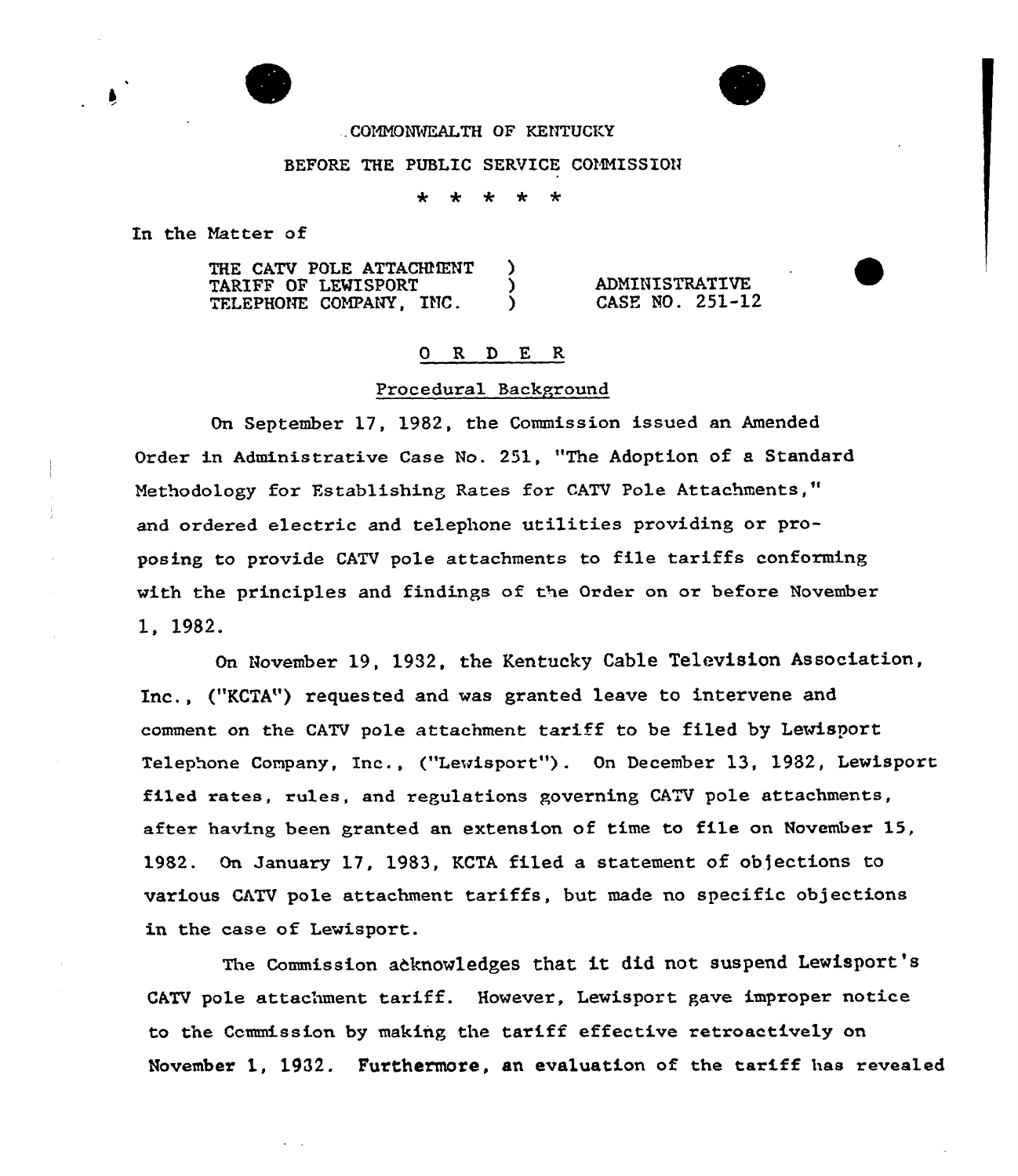numerous areas where it is inconsistent with the Commission's Amended Order in Administrative Case-No. 251. The Commission enters this Order to modify Lewisport's CATV pole attachment tariff.

# Findings

The Commission, having considered the evidence of record and being advised, is of the opinion and finds that:

l. Lewisport's rules and regulations governing CATV pole attachments do not conform with the principles and findings of the Commission's Amended Order in Administrative Case No. 251, and should be denied.

2. Lewisport did not file a rate, ru1e, or regu1ation governing CATV anchor attachments. The Commission advises Lewisport that it is not required to provide CATV anchor attachments. However, in the event Lewisport provides or plans to provide CATV anchor attachments, it should file <sup>a</sup> CATV anchor attachment rate, along with appropriate cost information.

3. Lewisport did not file a rule or regulation governing CATV conduit usage. The Commission advises Lewisport that in the event it provides or plans to provide CATV conduit space, it should file a CATV conduit usage rate, along with appropriate cost information.

Lewisport failed to provide sufficient information to verify its calculations of embedded pole cost. Therefore, Lewisport should filo information from plnnt records or another re1iable source showing the number of 30-foot, 35-foot, 40-foot, and 45-foot poles in service, and re1ated pole investment. The information should be classified according to vintage year. Also, any discrepancy**冷冻的 (主)** 

 $\boldsymbol{2}$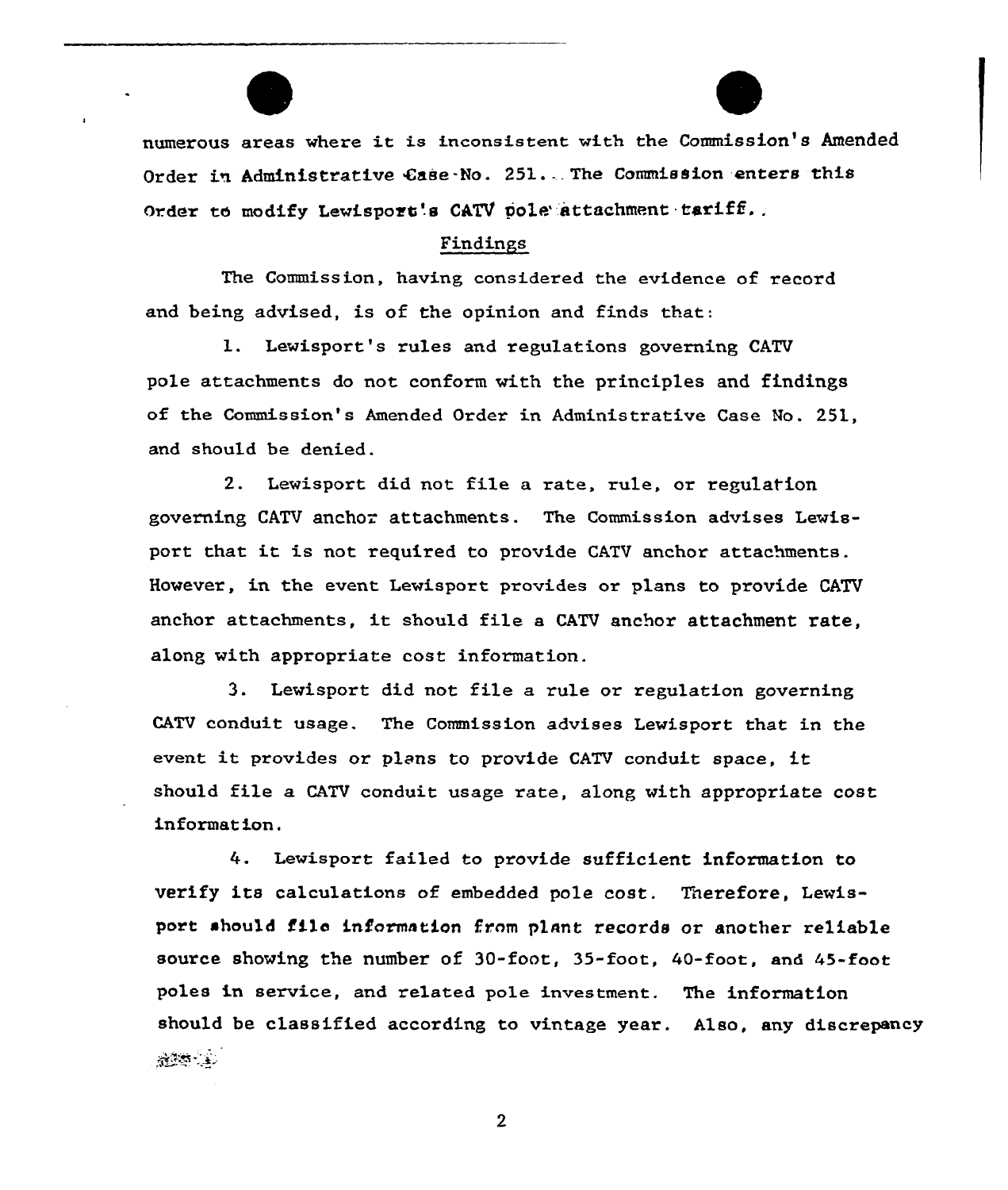between the total number of poles shown in the calculations of embedded pole cost and the total number of poles shown in the 1981 Annual Report should be explained.

 $\mathbf{I}$ 

5. Lewisport's calculation of its annual carrying charge should be modified as follows:

(a) The depreciation component should be 3.90 percent, as stated in the 1981 Annual Report.

(b) The cost of money component should be de1eted in lieu of a rate of return that includes the cost of debt.

(c) The taxes component should be 2.18 percent, as calculated from the 1981 Annual Report.

(d) The administration and overhead component should be 14.75 percent as calculated from the 1981 Annual Report.

(e) The maintenance component should be 8.56 percent,"as calculated from the 1981 Annual Report. The maintenance component should be based on the most recent available information. It should not be calculated as a 5-year average or inflated.

(f) The rate of return component should be 7.79 percent, which is 1.5 times Lewisport's cost of debt, as calculated from the 198l Annual Report. The rate of return component should be based on the 1981 Annual Report because Lewisport has not had a rate case before the Commission in the recent past in which a rate of return was authorized.

(g) The total annual carrying charge should be  $37.18$  percent, based on calculations from the 1981 Annual Report.

3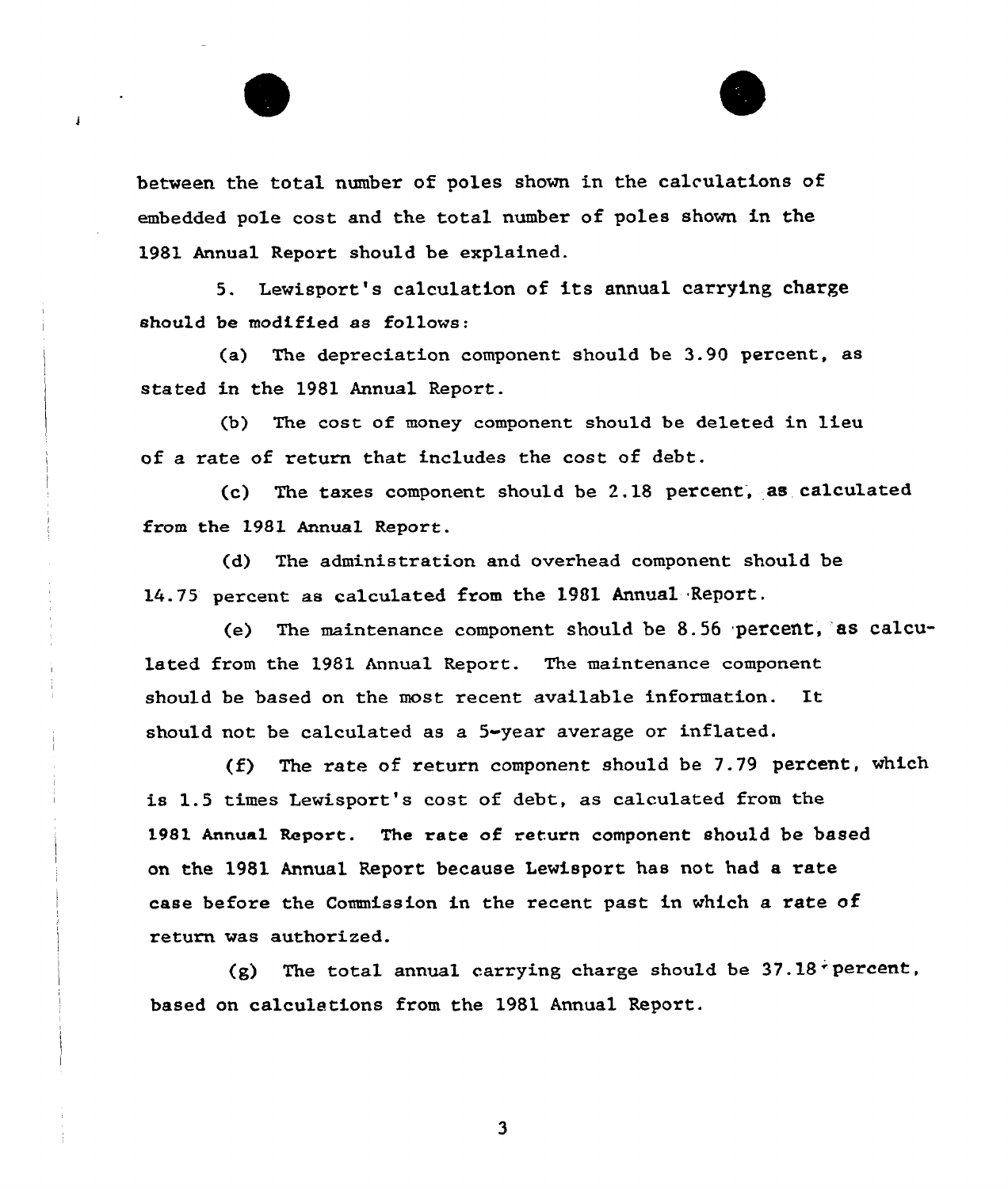6. Lewisport should be allowed to substitute 1982 Annual Report information to adjust its annual carrying charge, if the information is available and filed with the Commission. Furthermore, any adjusted calculation of the annual carrying charge should be made as outlined in Attachment 1 to this Order, unless a specific deviation is requested and reasonable cause demonstrated.

# Orders

IT IS THEREFORE ORDERED that Lewisport's CATV pole attachment tariff as filed with the Commission on December 13, 1982, be and it hereby is denied.

IT IS FURTHER ORDERED that Lewisport shall file revised rates, rules, and regulations governing CATV pole attachments with the Commission within 30 days from the date of this Order, and that the revised rates, rules, and regulations shall conform with the findings of this Order.

IT IS FURTHER ORDERED that Lewisport shall file information as outlined in this Order concerning embedded pole cost, at the same time it files its revised rates, rules, and regulations.

Done at Frankfort, Kentucky, this Blst day of March, 1983.

PUBLIC SERVICE COMMISSION

 $r$ man

Výce Chairma

Commissioner

ATTEST.

Secretary